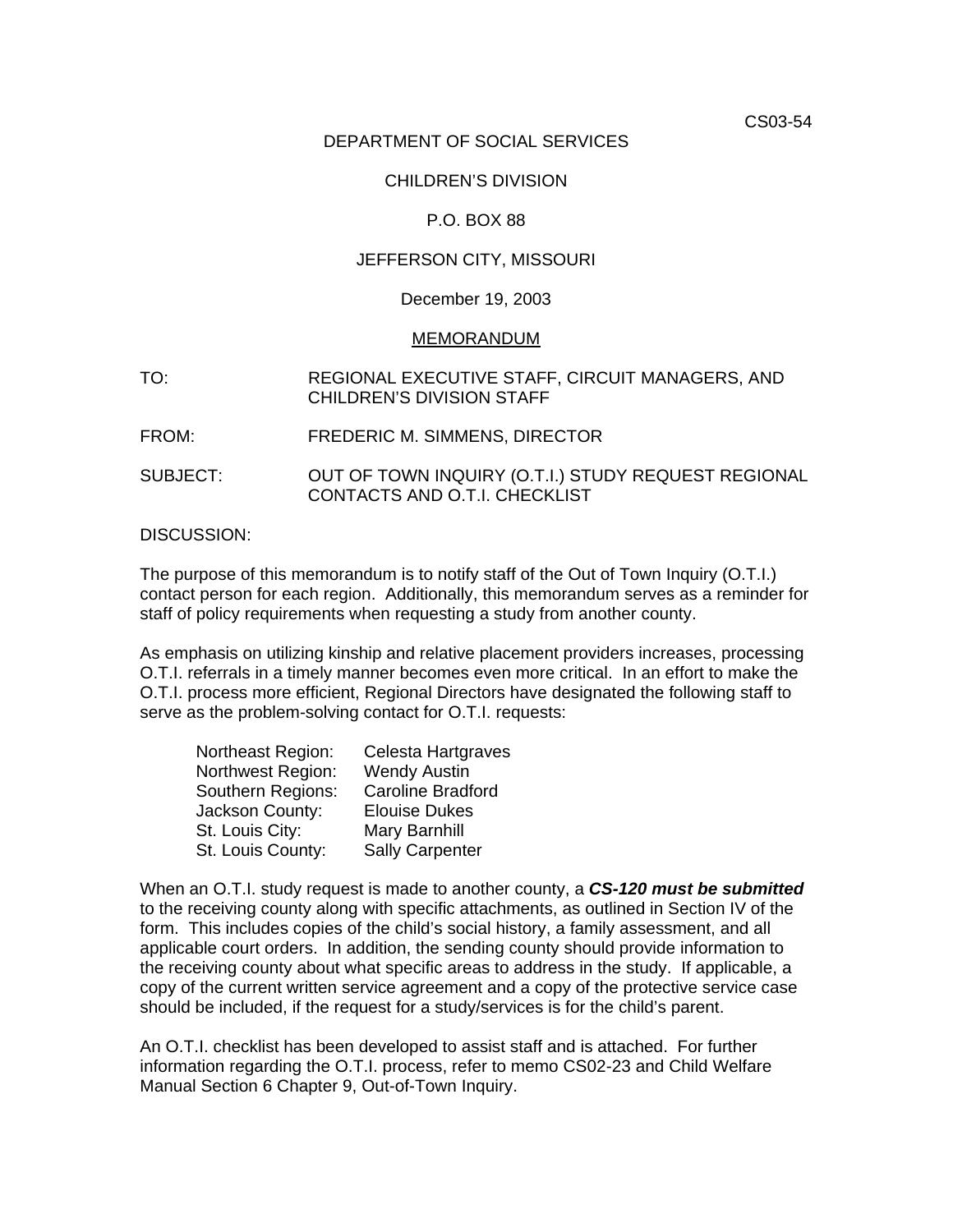# **NECESSARY ACTION:**

- 1. Review this memorandum and attached checklist with all Children's Division staff.
- 2. Forward any questions through normal supervisory channels.

FMS/SS:js

Attachment